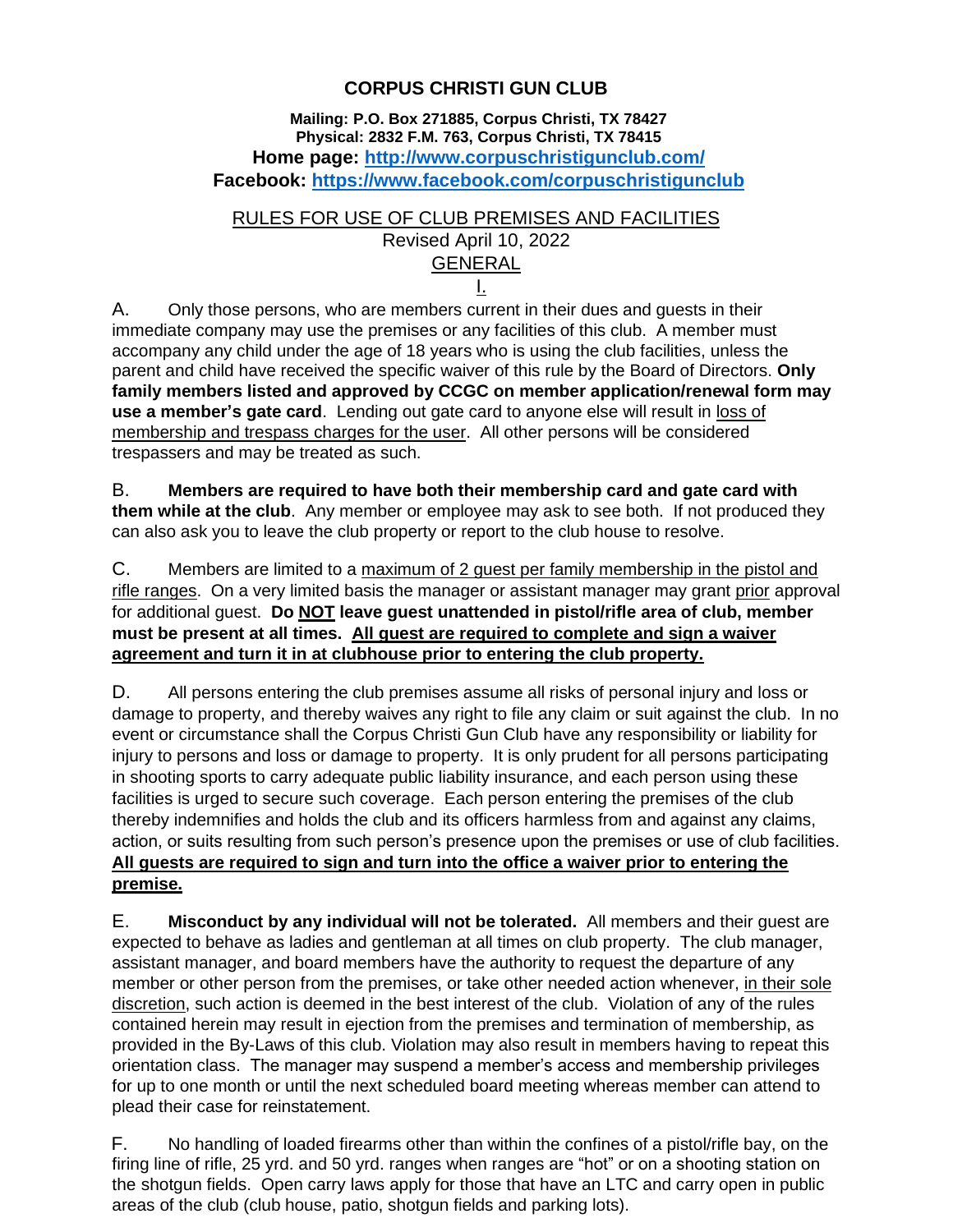### G. **Positively No Drinking of Alcoholic Beverages prior to or during shooting.**

H. Only instructors approved by the club and scheduled on the calendar may conduct classes or training of any kind. See manager for details of requirements to be approved.

I. Do not drive or park on the grass or off the roads when wet conditions exist. Do not drive over or park on the sidewalks.

J. Any violations of these rules or any other issues or concerns should be reported to the manager or assistant manager first. Then if needed in writing to the club secretary, P.O. Box 271885, Corpus Christi, Texas 78427.

K. Children, and all other persons, not actually participating in a shooting event must stay behind the firing lines at all times. Parents are absolutely responsible for the safety and conduct of their children at all times. No interference with shooting activities will be tolerated.

L. No hunting or shooting of any game or other birds or animals with any weapon will be allowed at any time.

M. The club house is closed on Mondays and Fridays, and specific public holidays, which are days off for the club manager and most employees. **The pistol and rifle ranges are available for use 7 days a week from 7:00 am to sunset**. **Office and cash register close 30 minutes prior to shotgun fields closing.** From November 1<sup>st</sup> to March 8, except during scheduled events, on Tuesdays the skeet, trap, sporting clay and clubhouse will be open from 1:00 P.M. to sunset (about 6:00 pm); on Wednesdays sporting clay and clubhouse will be open 10:30 am to 5:30 pm; Skeet and trap open at 2:00 on Wednesdays; on Thursdays from 1:00 P.M. to 9:00 pm, and from 9:00 A.M. to sunset (about 6:00 pm) on Saturdays and Sundays. From March 9<sup>st</sup> to October 31<sup>st</sup>, the club opens at 2:00 P.M. on Tuesdays and Wednesdays to earlier of sunset or 7:30 pm and Thursday from 2:00 P.M. until 10:00 P.M. and 9:00 A.M until 6:00 pm on Saturday and Sunday. **The Nueces County 4H Club has priority on all the shotgun fields starting February 1st until July 30 on Tuesdays from 5:30 until close. Please see website for most current hours or any temporary operating hours due to weather or special situations.**

The club manager has the authority and may close any facility of the club at any time.

- N. The speed limit for all vehicles on the club premises is **10 miles per hour** for both safety and road maintenance reasons.
- O. Each person using the club facilities shall observe all established safety rules.
- P. Please use common sense and show courtesy for other shooters in all situations.
- Q. All dogs brought to club by members or their guest must be restrained or kept in their vehicle. Waste products must be picked up by owner then placed in trash can.

#### R. **Eye and ear protection is required at all times while on or near the firing line.**

#### **Safety Rules for use of club Pistol and Rifle Ranges, Buildings and Bays**

- A. Bays 1 through 5 and covered pistol building with retrieval system between 4 & 5 are for **handgun calibers** and 22 long rifle caliber firearms. **Center fire rifle or shotguns are NOT allowed.**
- B. Bays 6 through 12 are for handgun, rifle and shotguns.
- C. The rifle range is for rifle caliber firearms and pistol caliber carbines only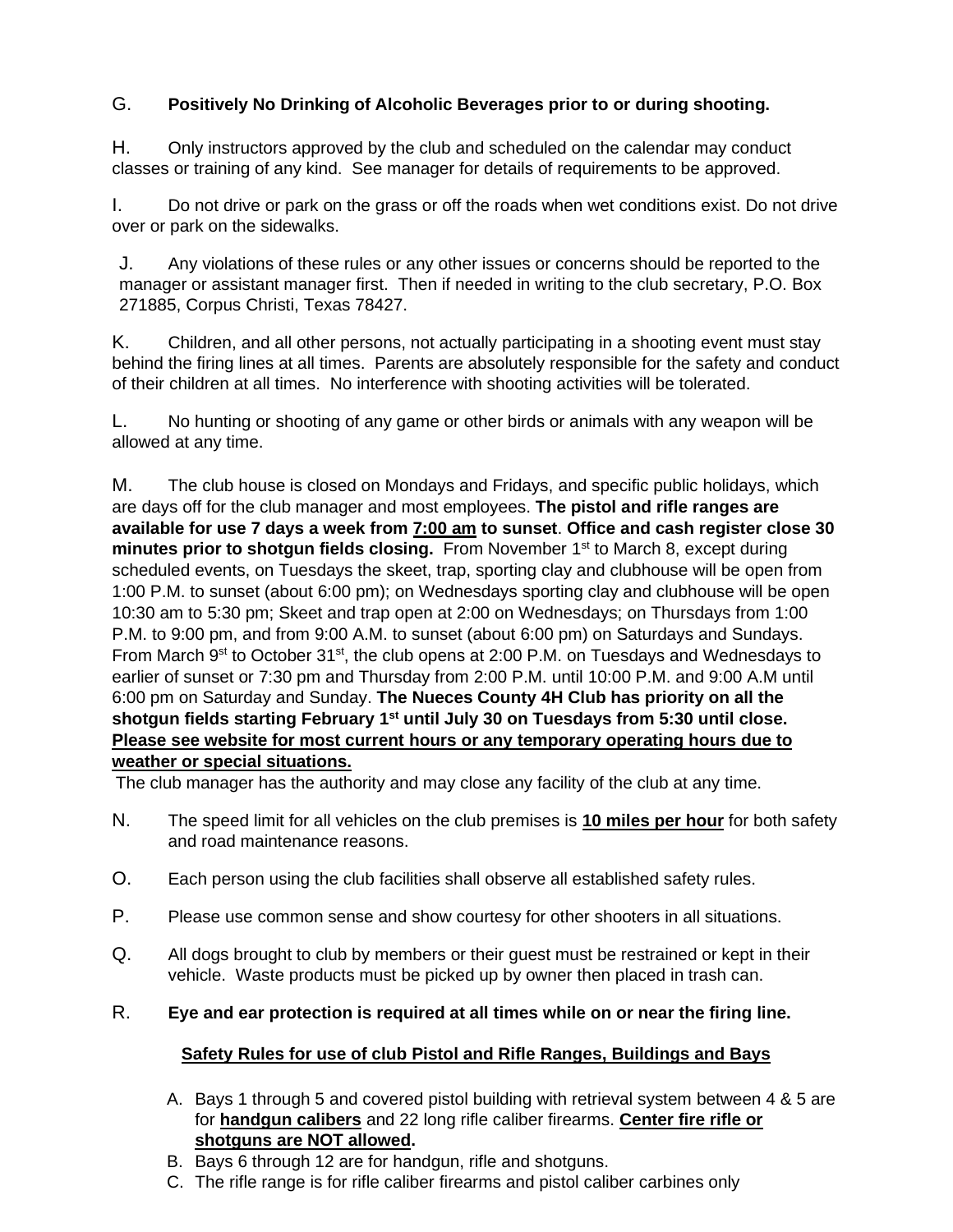D. The 25 yard and 50 yard ranges are for rim fire, pistol and rifle caliber firearms, no shotguns and no shotshells. These are ranges which are intended for use of more than one member (and guest) at a time.

# **25 and 50 yard Range specific rules**

- Each member and their guest may occupy only one lane and use only one target board
- Only shoot targets on your lane
- All shooters must shoot from the fixed firing line **DO NOT GO DOWN RANGE TO SHOOT in the 25 or 50 yrd range. Must shoot from bench, table or from under canopy.**
- May not go downrange when range is hot for any reason
- No shotgun use allowed
- No shotshell use allowed
- Pistols and rifles only
- These bays will operate under same rules as rifle range for procedures for going hot and cold (see section L below) with the addition of use of a range "hot" flag when more than one shooter is present. The flag(s) will be raised to up position when the range is hot. Lowered to indicate cold range. It is the responsibility of members using these bays to raise and lower the flag(s) as needed to indicate hot/cold status of the range
- Only paper targets affixed to club provided target boards are allowed. (do not attach directly to club lumber frame work)
- No steel targets
- No Clay targets
- E. **SHOTGUNS MAY NOT BE FIRED AT TARGET BOARDS.** Do not shoot a shotgun with shot at targets attached to club target backers anywhere at the club. You must bring your own targets. Shooting shotguns at target boards or in the rifle, 25 yard or 50 yard ranges is subject to fine and possible loss of membership
- F. **Do not attach any target directly to club lumber** (target frame work) **or over the wood borders,** attach only to backer boards. Shooting wood frame work is subject to fine and possible loss of membership
- G. Please remove your paper targets and place in a trash can when finished.
- H. No one may go down range on the covered pistol range that has the target retrieval system. Please return target trolley to under the building when finished shooting. The stall marked for "Handicap" is only to be used by those that can only shoot from a wheel chair.
- I. **No targets may be placed directly on the ground. No targets may be placed on the top of any berm. All targets must be placed so the bullet(s) impact the berm. Do the point test when setting targets.**
- J. No throwing of clay targets or other targets in any bay or range.
- K. Clay targets may only be placed on the berm or appropriate clay target holders and only in **Bays 6-12 (south side bays) or the rifle range**. They may not be placed on the target frames.
- L. On the Rifle Range a member and his guests may occupy only one firing point/bench except when there are few shooters and ample vacant benches are available.
- M. **Procedure for "going cold":** All shooters on the Rifle Range will cease fire and the range declared "cold" at intervals of approximately 15 to 30 minutes to permit shooters to go downrange to examine and change targets. The procedure is as follows:
	- **1.** Any shooter, or the range officer, may call for a cold range.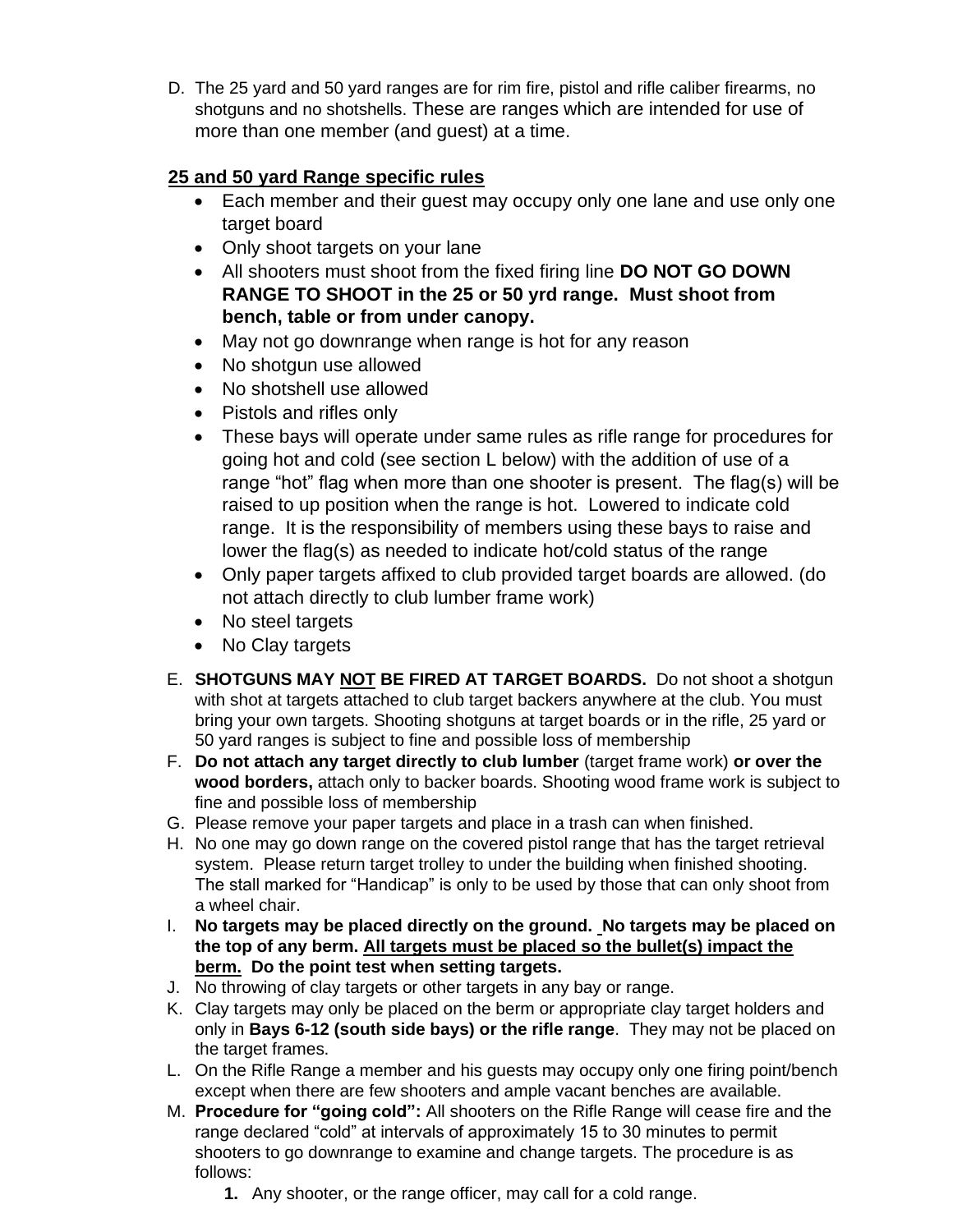- **2.** When a call for a "cold range" is heard each and every shooter will proceed to unload his firearm leaving the action open and move off his shooting bench. **STEP BACK 2-3 PACES BEHIND RED LINE BEHIND BENCHES.**
- **3.** A shooter may request a short delay if necessary.
- **4.** When the person calling for the "cold range" has observed that every shooter has complied with the first step of this procedure he will declare the range "cold". Shooters may proceed downrange.
- **5.** Once declared "cold" guns are not to be touched, adjusted or moved in any manner until the range is declared "hot".
- **6.** Shooters arriving when the range is cold may place a piece of gear, not a firearm, on an empty shooting bench to identify it as theirs before going downrange to place targets. They may place the gear on the bench only. They may NOT set up or adjust spotting scopes, shooting bags, etc. Firearms may be placed on the bench and gear set up and adjusted only after the range goes "hot".

### N. **Procedure for "going hot"**;

- **7.** When there are no shooters remaining downrange, any shooter, or the range officer may call for a "hot range"
- **8.** Each shooter on the range will acknowledge the call or if they see someone still downrange they will call the range "cold".
- **9.** When every shooter has acknowledged the range "hot" the person calling for the "hot range" shall announce the range "hot" and shooters may address their firearms.
- **10.** No person shall go downrange (i.e. any distance whatsoever in front of the shooting benches) for any reason when the range is "hot"
- O. Anyone may call for an immediate cease fire if an unsafe condition exists.
- P. Only shoot from within the berm area (must be inside the bay)
- J. Picnic tables are to remain in the covered areas and the yellow safety tables on bays 6-12 are not to be moved. If you need a table downrange bring your own.
- K. Uncased firearms will be pointed downrange at all times.
- L. Shooting benches on the rifle range are to remain on the fixed firing line.
- M. **The shooting of cans, bowling balls or pins, golf balls, glass or plastic containers or other such objects (old computers) is strictly prohibited**.
- N. Shooting of mild steel is not allowed. Only AR 500 or AR 550 steel is allowed and must be set off the ground so as all bullets impact berm. 12 yard minimum for pistol and 50 yards minimum for center fire rifle. Do not shoot steel with dents, dimples or penetrations.
- O. The firing of fully-automatic or "SlideFire" firearms or "bump firing" or use of Binary triggers **are prohibited**. The use of **any** piece of equipment, trigger, stock or any modification that simulates or attempts to simulate fully automatic fire is strictly prohibited.
- P. .50 BMG caliber firearms are prohibited.
- Q. Exploding targets (tannerite, etc.) are not allowed
- R. If you observe an unsafe situation address it with those involved or call the club house361-852-1212.
- S. **Eye and Ear protection is required at all times while on or near the range.**

## **Safety Rules for use of Shotgun Fields**

1. No shell shall be inserted into a gun until the shooter is entirely on the station, the gun is pointed down range and the shooter is preparing to call for the appropriate target. Once loaded the gun must be pointed downrange, or along the line of fire.